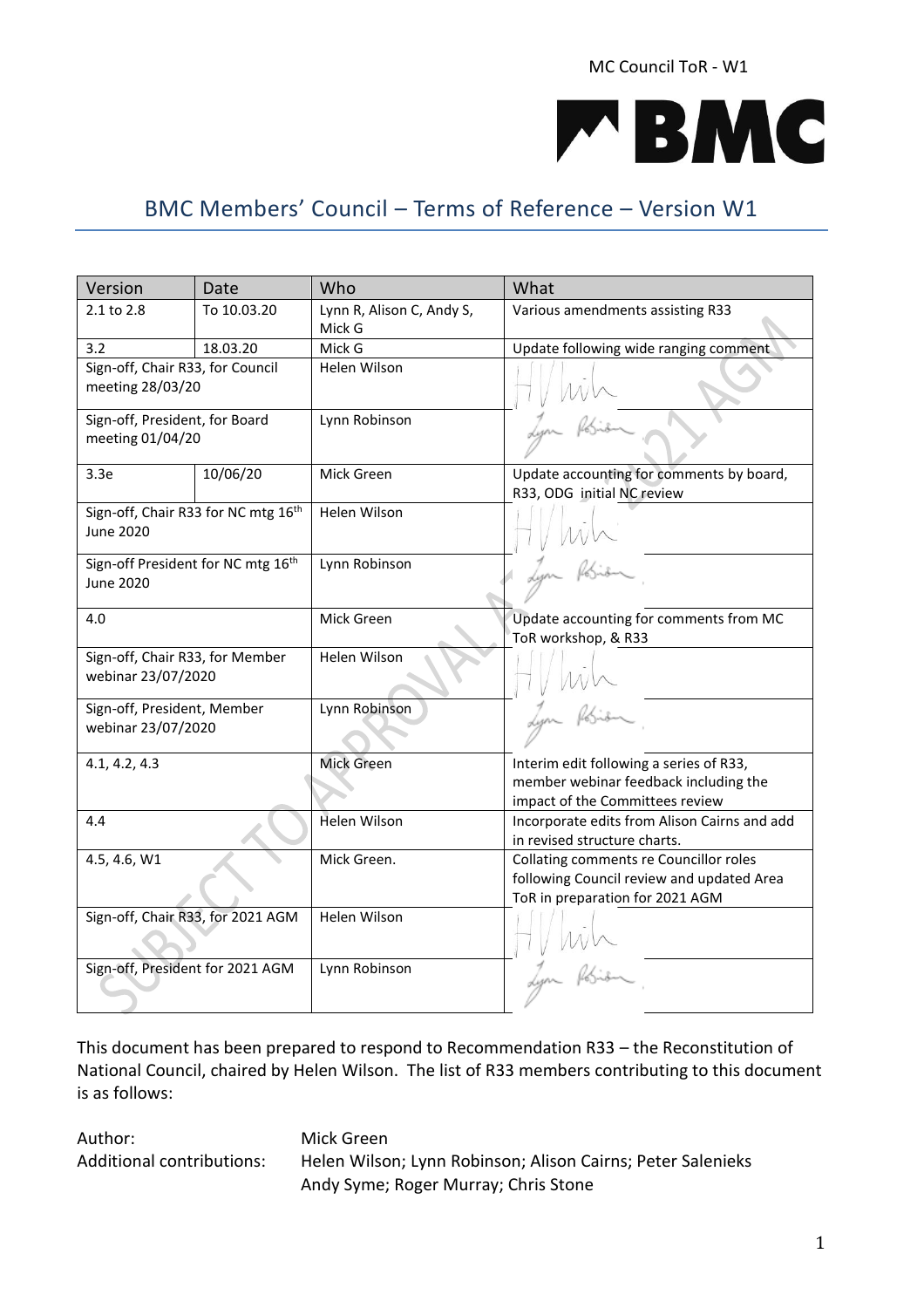### **Table of Contents**

# 1. The BMC Organisation and Vision

The British Mountaineering Council (BMC) is a Membership organisation. The Members' Council (Council) is the representative body of the BMC's Members (the Members) in accordance with the Articles of Association (AoA) and these Members' Council Terms of Reference (ToR).

The approach adopted by the Council, its actions and its appointments are all part of a holistic approach to create and maintain a culture that is fully supportive of the BMC vision:

'To ensure a better future for climbers, hill walkers and mountaineers'

Accordingly the Members' Council (Council) will work strongly and enthusiastically to support the success of this vision on behalf of the Members, our Partners, Clubs, the broader BMC network as well as kindred sprits with similar aspirational values.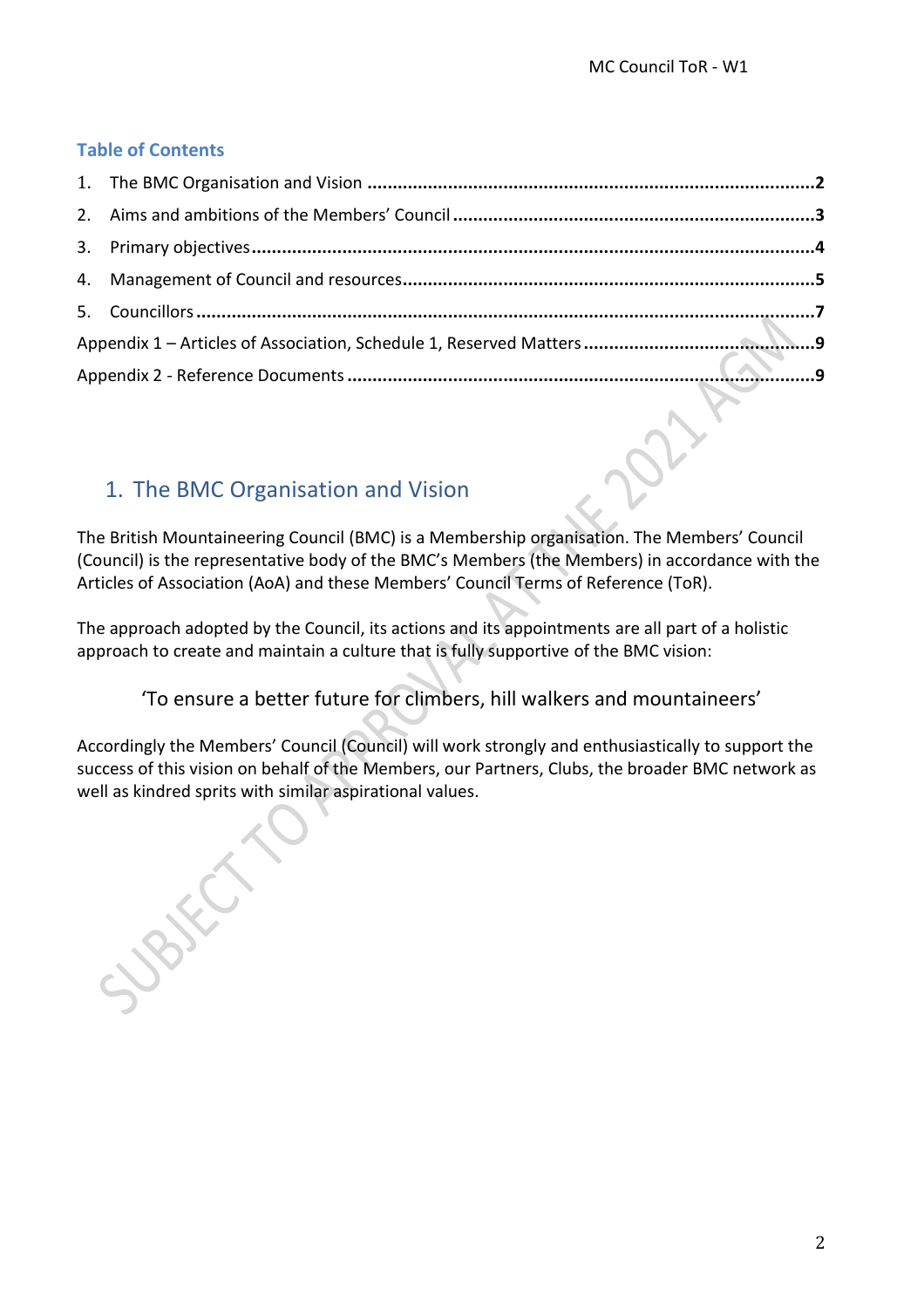# 2. Aims and ambitions of the Members' Council

The Council is the custodian of the views and priorities of the Members under the leadership of the President. Its aim is to ensure the views of the Members are fully and transparently acted on by guiding the BMC on policy, on the Strategic Plan (Strategy), and by ensuring the effective use of Members' subscriptions. To achieve this the Council has set itself four primary ambitions to support a collaborative and enjoyable partnership across the BMC community:

#### **1. Effective engagement with Members:**

- a. Councillors to engage with and encourage feedback from their own constituencies, in order to gain a clear understanding of Members' wishes, issues, and aspirations.
- b. Where a matter is agreed to be significant, it will be taken to Council for development, resolution and passed on to the Board where action is warranted.

#### **2. Effective engagement with all parts of the BMC:**

- a. Councillors to interact and encourage positive discussion with all parts of the BMC to identify the business and the activities in which Members should be engaged.
- b. Key issues will be identified, discussed and developed within Council and subsequently directed to the most appropriate part of the BMC organisation including the Board and Board Specialist and Standard Committees (Committees)

#### **3. Role of "Critical Friend to the Board":**

- a. Council to provide oversight, support and scrutinise the Board's performance against the Strategy and ensure that Members' interests are represented.
- b. Work in partnership with the Board to ensure that all reserved matters, as defined in Schedule One of the AoA, are clearly and transparently delivered (Appendix 1).
- c. Scrutinise and critique the performance of the Committees facilitated by Council Nominated Directors (CNDs), Nationally Elected Councillors (NECs) and appointees to the Finance Committee (FC), the Audit and Risk Management Committees and the Nominations Committee (NomCom) aided by the Memorandum of Understanding (MoU).
- d. Monitor and critique the quality and value of the relationship between partner organisations and the BMC.

#### **4. Outreach beyond core BMC business:**

- a. To both learn from and to influence the outdoor sector, increase membership and in particular by engaging with under-represented groups.
- b. To consider the broader environment in which the BMC operates and provide guidance to the BMC Board and senior leadership to enhance the Strategy.

The Council appreciates the challenge associated with these aims and ambitions and the need for a creative, collaborative and enjoyable environment, where volunteer time is effectively used and valued. The BMC ethics and ethos are vital in all that the Council does to ensure a strong supportive community. Consequently the formal communications between Members and Councillors are designed to be collaborative, effective and continuously improving. To complement these communications a well-considered oversight is required from Council to limit the impact of the eclectic nature of social media to ensure fairness and respect across the whole BMC independent of the politics of the day.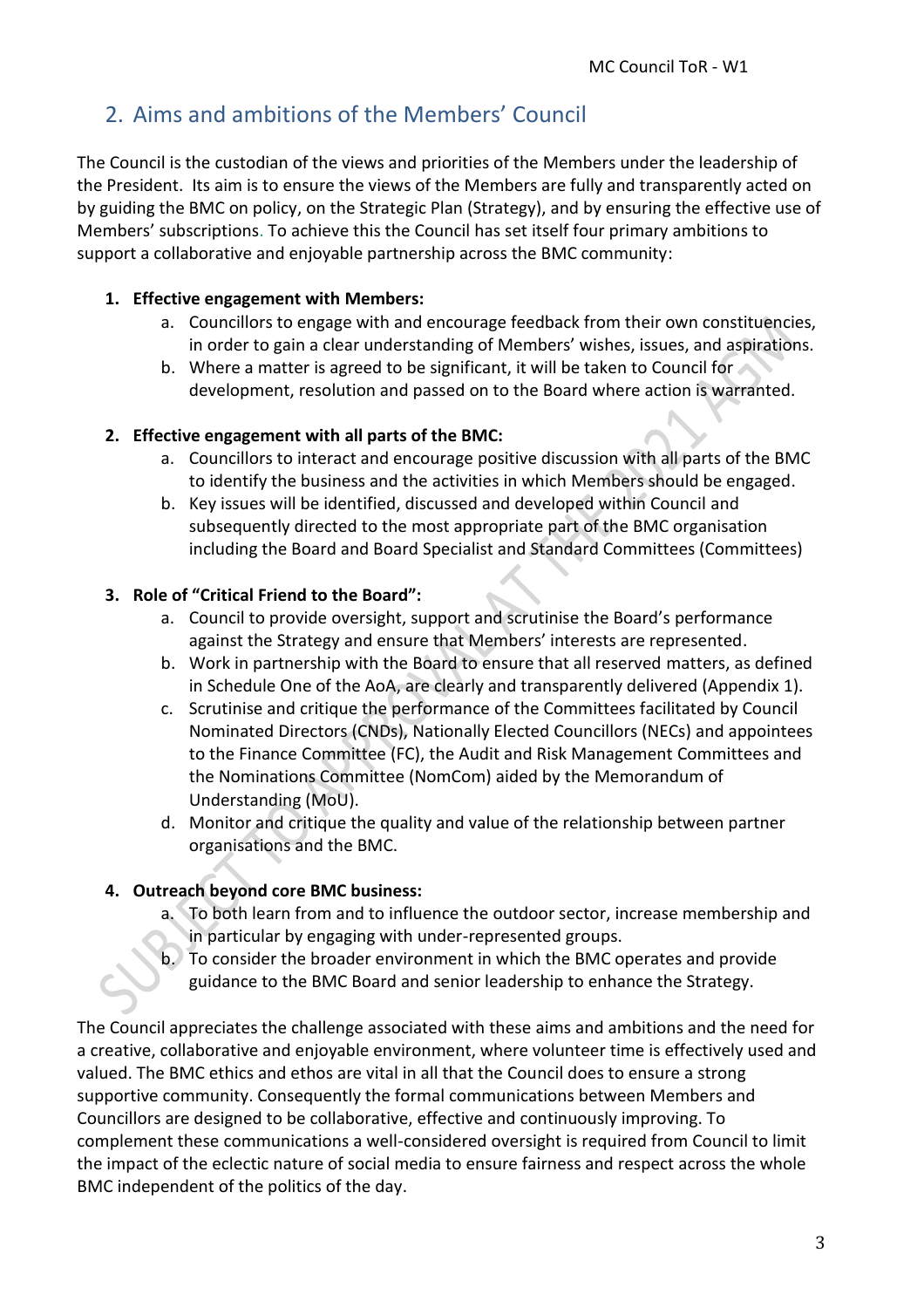# 3. Primary objectives

The four ambitions (Section 2) of the Council are developed here as actionable objectives:

#### Membership Engagement

- a. Provide an intermediary forum between the Board and Members, to ensure effective communications, to support the Council as guardian of the BMC ethos and ethics, making recommendations for improvement as required.
- b. Progressively adopt the use of digital systems and communication channels to facilitate greater Member engagement including but not limited to surveys and online voting.
- c. Create and communicate an aspirational strategic agenda for the Council meetings that clearly aligns to the BMC Vision, activities of the Board, Committees and Member Areas
- d. Communicate the outcomes of engaging with the Board and the activities of the Council to the Members. Guided by the agenda initiate and encourage debate amongst the Members to ensure their views are well informed and communicated
- e. In partnership with the Board agree categories and criteria for membership and where appropriate make membership decisions as required under AoA articles 9 and 10 with the objective of increasing membership and improving the service
- f. Form, vary or disband any BMC Area
- g. Work with the Board to develop a strategy to recruit the next generation of new Members from the outdoor sector
- h. Overview the volunteer policy to ensure their time is valued and effective

#### Working with and scrutinizing the Board

- i. Appraise the structure and performance of the Board and its Committees as measured against the Strategy. Offer Member insight, support and guidance where there is good performance, areas for improvement and where some redirection may be appropriate
- j. Review with the Board whether the resource allocation both staff and funds, is aligned to the aims and ambitions of the Members
- k. The Council and Board to agree a MoU to allow both bodies to understand their respective roles and responsibilities. The MoU can be reviewed at the request of either body and must be reviewed when the chair of either body is changed. Council should positively communicate the "mood on the ground" of Members to the Board
- l. Financial performance is essential to the success of the BMC. Review at a high level to scrutinise how business planning supports the Strategy and how it in turn is supported by a strong and evolving marketing plan - facilitated by the FC as requested by Council
- m. Engage with the Board to review the insurance and membership fees to ensure they are commensurate with both good financial management and are good value for Members
- n. All Members have an interest in the success of the BMC in Wales. The Council will consider how the BMC represents Members who live in and outside of Wales, including the interests of Clubs, huts, geopolitical considerations and how the BMC links to the Llywodraeth Cymru (Welsh Government).
- o. Set up, in consultation with the Board, any working parties to assist the Council to carry out its role. Council is a diverse body of enthusiastic councillors with a wide variety of skills – these should be put to good use

#### Annual review of Council plans, actions and achievements

- p. Prepare strategic plans and priorities for the coming year including 2 year agenda
- q. Prepare a strategic review of the actions and achievements for the concluding year
- r. Review the Council contribution to the successful delivery of the BMC Vision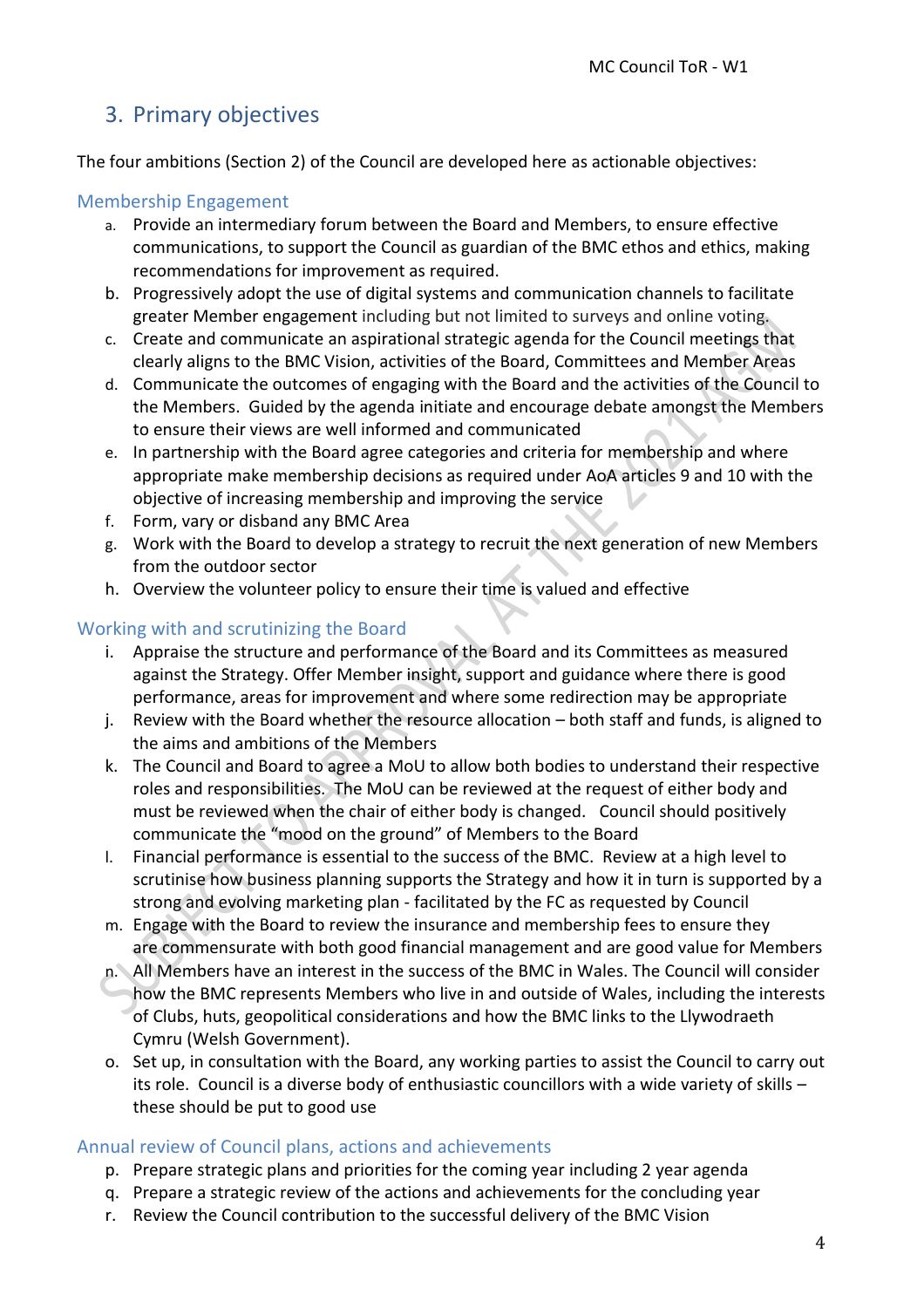## 4. Management of Council and resources

These ToR require careful planning to ensure successful implementation by working effectively with the Members, the Areas, the BMC Board, Committees, and Partner organisations. It is important to maximise the value of volunteer and office staff time to deliver the four ambitions and the BMC Vision.

#### Resources available to the Council

The Council and Board will agree a division of duties and work programme following the AGM. The primary resources available include:

- a. President as chair of the Council, with responsibility for delivering the ToR
- b. Deputy President
- c. All Councillors
- d. CNDs, and appointees to all Committees, thus ensuring representation of Council on the Board and on Board Committees.
- e. Board working groups
- f. BMC member volunteers
- g. BMC staff as agreed with the BMC CEO to support Council meetings with planning and minute taking, communications, IT systems and manage volunteer time. To include support to deliver the items set out in the remainder of this section 4.
- h. BMC appointees to Mountain Training

Naturally out of this process the Council will gather and maintain a high level of strategic knowledge across the entire BMC operation, including all Committees. Thus the Council will become a place where knowledge and innovation is integral to what it does – an enjoyable creative community of friends and colleagues.

#### Implementation group appointed from within the Council

In addition to CNDs, and appointees to Committees there is a clear need to identify resources to plan the on-going implementation of these ToR. The Council Implementation Group (IG) will provide an overview and guidance on the following:

- i. Creation of an exciting 2-year agenda that fully reflects the BMC Vision designed to promote collaboration between Council, Board, Members and Committees
- j. Maintenance of the Council Knowledge Base
- k. Outline plans for the 2-year Council agenda
- l. Council review of the ToR at least every three years to meet the changing needs of the Members and the BMC. The reviews will be administered by the IG / Council and agreed by voting Members at an AGM.
- m. Setup of Task and Finish groups as directed by Council, to deal with particular issues associated with the delivery of these ToR

However it should be noted that the Councillors themselves will provide the bulk of the organisation and implementation, facilitated by their involvement with Council and the above listed activities.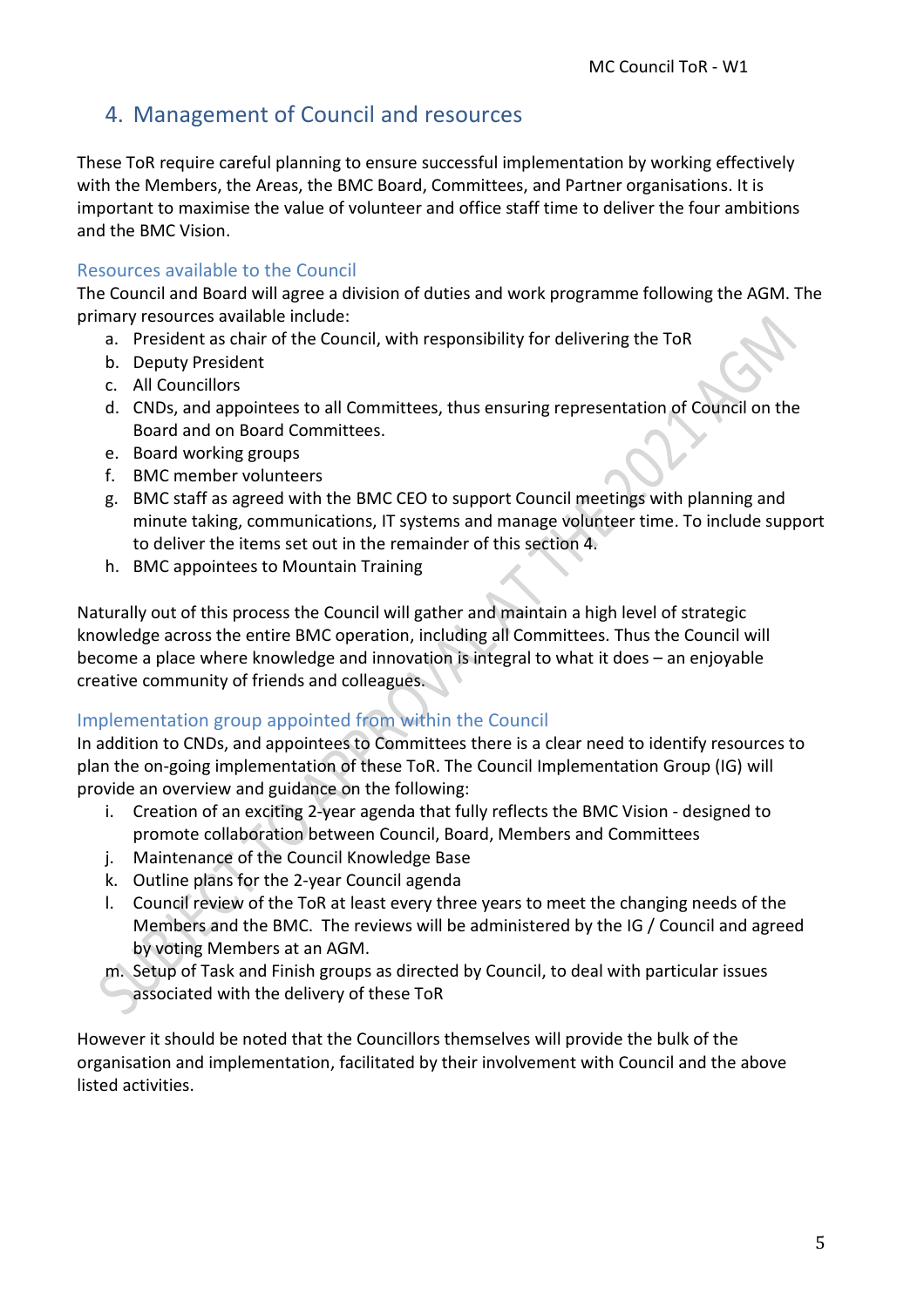### Council Knowledge Base

The Council Knowledge Base (KB) will contain all records and information associated with delivering these ToR. This will be a single source for data and information management that the Council needs to run securely and efficiently, including a Communications and Calendar system. Typically but not exhaustively it will incorporate:

- n. The 2 –year rolling agenda, which provides a vehicle for the delivery of these ToR
- o. Meeting procedures and records, to account for scenarios where closed sessions are required to deal fairly with confidential matters.
- p. Operational and voting procedures
- q. A record of the management of the Council and its resources
- r. Description of Councillor Roles
- s. A programme to create and monitor the Councillor skills matrix and a strategy for the provision of training

Coaching for Councillors in their varied roles covering processes, software and training to be incorporated into the KB.

#### Board Committees – and specifically those seen as being Specialist Committees

The Committees, working together with Council and the Board, are a vital part of delivering the BMC vision on behalf of the Members. The Council working relationship with each of the Committees will be agreed to suit the circumstances at the time and will include an appropriate combination of the following features whilst ensuring efficient use of volunteer time:

- s. Appoint Councillor to join the Committee
- t. Committee Chair or other Committee member joins the Council
- u. Committees to take full advantage of the Council position to connect to the membership by sharing the Council agenda and Council sharing the work of the Committees with the membership.
- v. Wherever possible close collaboration between the Committee / Board / Council is recommended – typically this would be via joint agenda items.

In all cases each Committee will be fully considered in the creation of the 2–year rolling agenda. The Council will maintain an in depth knowledge of the Committees and will from time to time make recommendations on improvement, restructuring and suggested actions to the Board.

## Setting Council meeting agendas and attendance

The Council meetings will be the primary vehicle available for the implementation of these ToR. The IG in consultation with the President, Councillors, Committees, BMC staff, the Board and Partner Organisations, will propose a 2-year rolling agenda. The agenda is to be fluid and dynamic giving the flexibility to deal with current issues in addition to the long-term strategic items that are essential to support the BMC Vision.

There will be a minimum of four meetings per year. Invitations to the Council meetings will be guided by the agenda, but every effort will be made to invite staff and observers in order to promote a spirit of openness, collaborative working, expertise and diversity of views. The Board will have an open invitation to attend.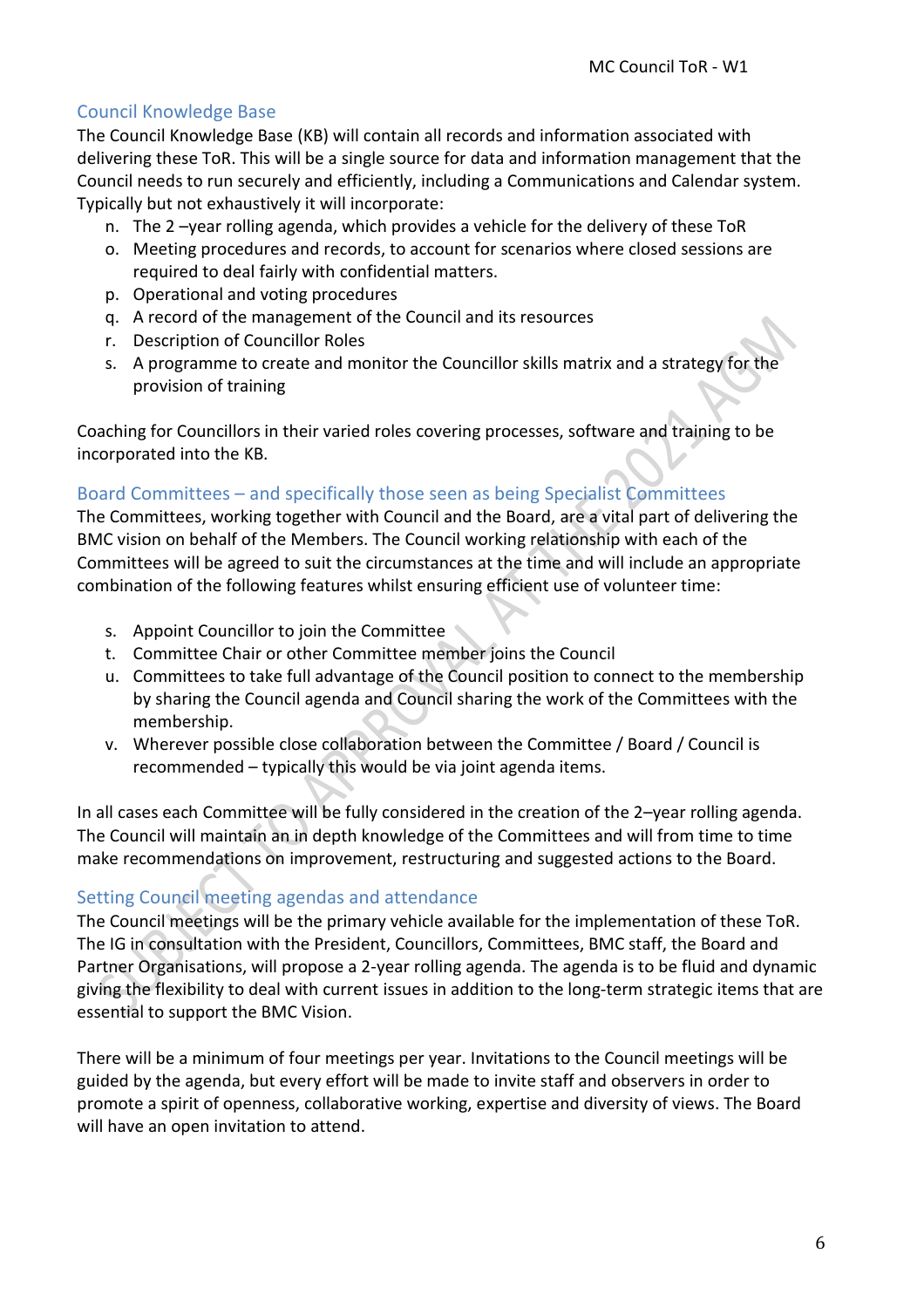# 5. Councillors

#### Culture and Contribution

The aim of all councillors is to help Council achieve its aims and ambition as set out in these ToR and to represent Members giving them a voice on Council.

Council has a non-executive role. It is made up of volunteers who may or may not have a nonexecutive role. Councillors are expected to attend meetings either in person or via Zoom and to participate actively in a variety of Council business, such as sitting on Task and Finish Groups, Board Committees or other ad hoc committees or working groups.

Councillors are generally BMC enthusiasts, who bring considerable expertise and want to actively engage with their constituencies or committees and help to run Council. However, it is also a demanding volunteer role and as such is it important that the Council appreciates and coordinates the skills and aspirations of Councillors to ensure that they are best able to contribute to the overall success and be satisfied with their role.

The BMC values every volunteer's input, whether as a Director, Council member, member of a committee, working group, or other volunteer. It is expected that every volunteer Councillor and Observer will abide by the BMC's Code of Conduct for Volunteers and the Members' Council Code of Practice.

#### Structure

Council is made up of elected and appointed councillors. All elected councillors represent their constituency and have a vote on Council. Appointed Councillors consist of up to 6 Specialist Councillors, who have a vote on Council and Observers, who do not have a vote on Council. The overall structure is show below:



Only specialist councillors have a vote. **Observers cannot vote on Council**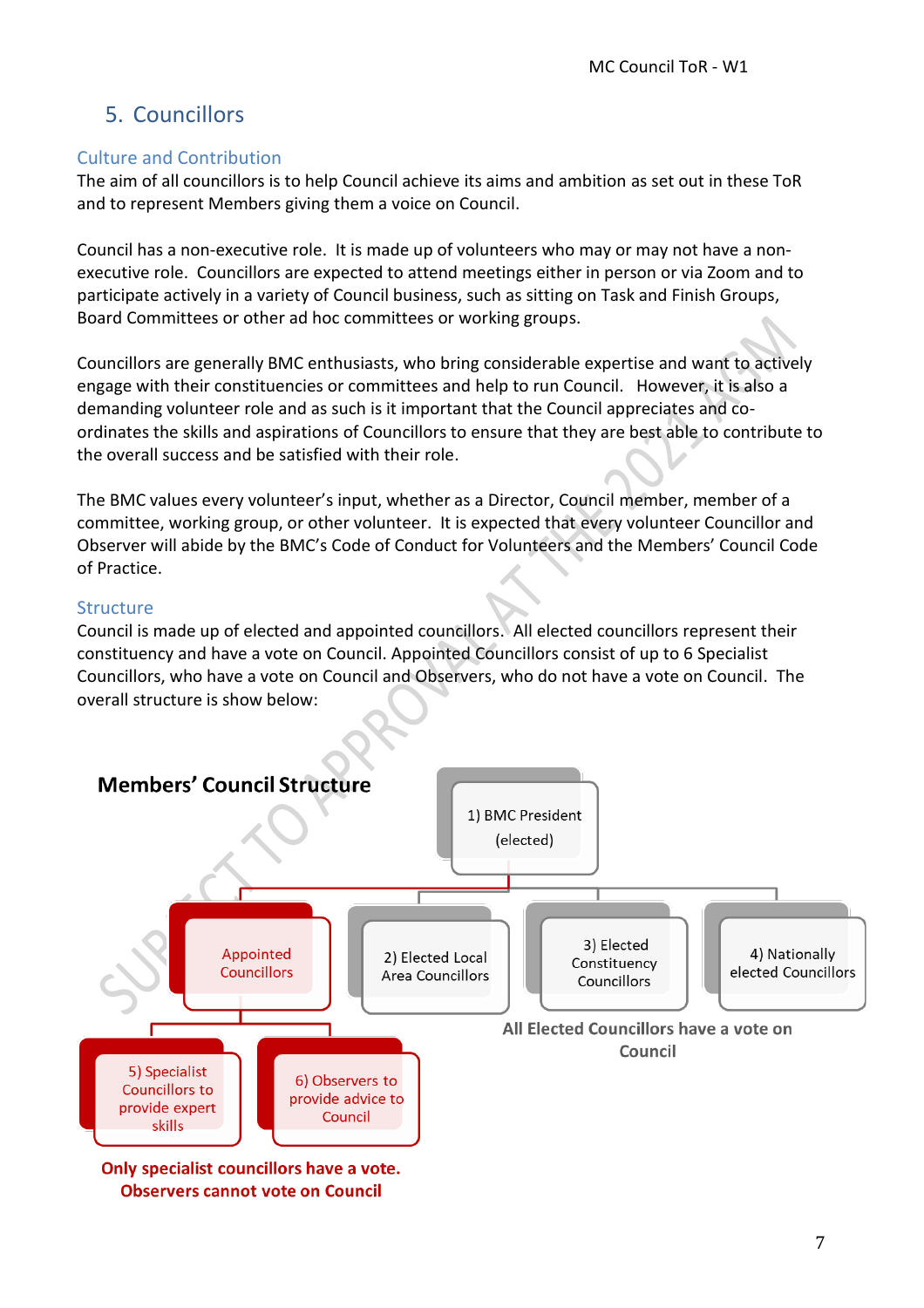Details on all Councillor types are shown in the following table (the numbers on the diagram above correspond to the numbered categories in the table below):

| Description                                        | Number         | Number of         | How & When                           |
|----------------------------------------------------|----------------|-------------------|--------------------------------------|
|                                                    |                | Votes             | Appointed/Elected                    |
| <b>Elected Councillors</b>                         |                |                   |                                      |
| 1) President: Chair to Council and the Members'    | $\mathbf{1}$   | 1                 | Elected by Members at the BMC        |
| Champion                                           |                |                   | <b>AGM</b>                           |
| 2) Local Area Councillors: Represent Members'      | Up to 20       | 10                | Elected by Members of their area     |
| interests in the local area constituencies as      | (1-2 per Area) | (1 per Area)      | at the local area AGM                |
| defined by the BMC area Terms of Reference         |                |                   |                                      |
| 3a) Constituency Councillor - Club Members:        | $\mathbf{1}$   | $\mathbf{1}$      | <b>Elected by Members of BMC</b>     |
| Represents the 30% of BMC members who are          |                |                   | affiliated Clubs at the BMC AGM      |
| also members of BMC affiliated clubs               |                |                   |                                      |
| 3b) Constituency Councillor - Mountain Training    | $\mathbf{1}$   | $\mathbf{1}$      | Elected by Members of the BMC        |
| (MT): Represents the 30% of BMC Members who        |                |                   | who are also registered with MT, at  |
| are also members of Mountain Training              |                |                   | the BMC AGM                          |
| 4) Nationally Elected Councillors (NECs): Selected | Up to 4        | 1 per             | Elected by Members at the BMC        |
| to represent strategically important areas e.g.    |                | <b>Councillor</b> | <b>AGM</b>                           |
| the main participation activities                  |                |                   |                                      |
| <b>Appointed Councillors</b>                       |                |                   |                                      |
| 5) Specialist Councillors: To provide expertise in | Up to 6        | 1 per             | Relevant body (either the Partners'  |
| areas of prime importance to BMC Strategy.         |                | Councillor        | Assembly or Specialist Committee)    |
| Four of the six to represent:                      |                |                   | is invited to appoint a              |
| a) The Partners' Assembly                          |                |                   | representative                       |
| b) Access Management Group                         |                |                   |                                      |
| c) Clubs Strategy Group                            |                |                   |                                      |
| d) Climbing Competitions Performance Group         |                |                   |                                      |
| 6) Observers: May represent, for example, BMC      | Variable       | $\mathbf{0}$      | Invited by Council as either regular |
| directors, BMC staff, Specialist committees from   |                |                   | attendees or for specific meetings   |
| those committees not mentioned above, Partner      |                |                   | as required by the agenda            |
| Organisations, or to provide other vital expertise |                |                   |                                      |
| as required by the agenda                          |                |                   |                                      |

#### Observers and Council

Elected and Specialist Councillors provide input and expertise associated with their constituency. However Observers are also very important, bringing skills, background and expertise to the Council agenda and activities. Council invites observers either as regular attendees or for specific meetings, as required by the agenda.

Within Council the Observers are encouraged and expected to give an opinion and wise council, thereby providing Council with advice from their own sphere of expertise. They have influence both in Council through the agenda, as well as outside Council by virtue of direct links to the Board/Executive, Specialist Committees, Partner organisations or links to various parts of the BMC organisation. As such, observers form an integral part of Council and their contribution is invaluable.